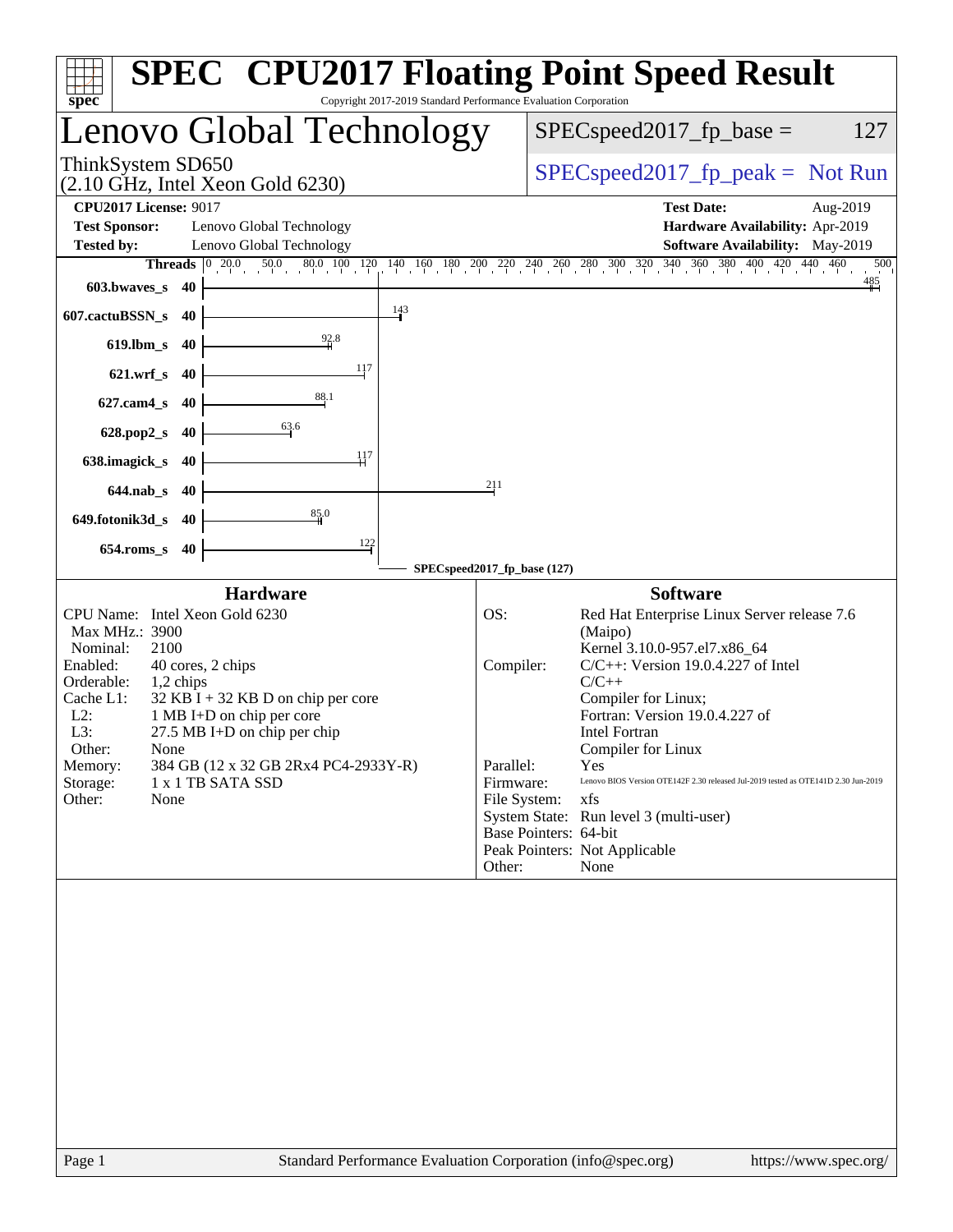

### **[SPEC CPU2017 Floating Point Speed Result](http://www.spec.org/auto/cpu2017/Docs/result-fields.html#SPECCPU2017FloatingPointSpeedResult)** Copyright 2017-2019 Standard Performance Evaluation Corporation

# Lenovo Global Technology

(2.10 GHz, Intel Xeon Gold 6230)

ThinkSystem SD650  $SPEC speed2017_f p_peak = Not Run$ 

 $SPEC speed2017_fp\_base = 127$ 

**[Test Sponsor:](http://www.spec.org/auto/cpu2017/Docs/result-fields.html#TestSponsor)** Lenovo Global Technology **[Hardware Availability:](http://www.spec.org/auto/cpu2017/Docs/result-fields.html#HardwareAvailability)** Apr-2019 **[Tested by:](http://www.spec.org/auto/cpu2017/Docs/result-fields.html#Testedby)** Lenovo Global Technology **[Software Availability:](http://www.spec.org/auto/cpu2017/Docs/result-fields.html#SoftwareAvailability)** May-2019

**[CPU2017 License:](http://www.spec.org/auto/cpu2017/Docs/result-fields.html#CPU2017License)** 9017 **[Test Date:](http://www.spec.org/auto/cpu2017/Docs/result-fields.html#TestDate)** Aug-2019

### **[Results Table](http://www.spec.org/auto/cpu2017/Docs/result-fields.html#ResultsTable)**

|                                              | <b>Base</b>    |                |       |                |       |                | <b>Peak</b> |                |                |              |                |              |                |              |
|----------------------------------------------|----------------|----------------|-------|----------------|-------|----------------|-------------|----------------|----------------|--------------|----------------|--------------|----------------|--------------|
| <b>Benchmark</b>                             | <b>Threads</b> | <b>Seconds</b> | Ratio | <b>Seconds</b> | Ratio | <b>Seconds</b> | Ratio       | <b>Threads</b> | <b>Seconds</b> | <b>Ratio</b> | <b>Seconds</b> | <b>Ratio</b> | <b>Seconds</b> | <b>Ratio</b> |
| 603.bwayes s                                 | 40             | 120            | 490   | 122            | 485   | 122            | 484         |                |                |              |                |              |                |              |
| 607.cactuBSSN s                              | 40             | 116            | 144   | 117            | 143   | 117            | 143         |                |                |              |                |              |                |              |
| $619.$ lbm s                                 | 40             | 56.4           | 92.8  | 56.4           | 92.9  | 57.9           | 90.5        |                |                |              |                |              |                |              |
| $621.wrf$ s                                  | 40             | 113            | 117   | 113            | 117   | 113            | 117         |                |                |              |                |              |                |              |
| $627$ .cam4 s                                | 40             | 101            | 88.1  | 100            | 88.3  | 101            | 88.1        |                |                |              |                |              |                |              |
| $628.pop2_s$                                 | 40             | 185            | 64.1  | 188            | 63.3  | 187            | 63.6        |                |                |              |                |              |                |              |
| 638.imagick_s                                | 40             | 123            | 117   | 127            | 114   | 123            | 117         |                |                |              |                |              |                |              |
| $644$ .nab s                                 | 40             | 82.8           | 211   | 82.7           | 211   | 82.8           | 211         |                |                |              |                |              |                |              |
| 649.fotonik3d s                              | 40             | 109            | 83.7  | <u>107</u>     | 85.0  | 107            | 85.5        |                |                |              |                |              |                |              |
| $654$ .roms s                                | 40             | 129            | 122   | 130            | 121   | 129            | 122         |                |                |              |                |              |                |              |
| $SPEC speed2017$ fp base =<br>127            |                |                |       |                |       |                |             |                |                |              |                |              |                |              |
| SPECspeed 2017 fp peak $=$<br><b>Not Run</b> |                |                |       |                |       |                |             |                |                |              |                |              |                |              |

Results appear in the [order in which they were run.](http://www.spec.org/auto/cpu2017/Docs/result-fields.html#RunOrder) Bold underlined text [indicates a median measurement](http://www.spec.org/auto/cpu2017/Docs/result-fields.html#Median).

### **[Operating System Notes](http://www.spec.org/auto/cpu2017/Docs/result-fields.html#OperatingSystemNotes)**

Stack size set to unlimited using "ulimit -s unlimited"

### **[General Notes](http://www.spec.org/auto/cpu2017/Docs/result-fields.html#GeneralNotes)**

Environment variables set by runcpu before the start of the run: KMP\_AFFINITY = "granularity=fine,compact" LD\_LIBRARY\_PATH = "/home/cpu2017-1.0.5-ic19.0u4/lib/intel64" OMP\_STACKSIZE = "192M"

 Binaries compiled on a system with 1x Intel Core i9-799X CPU + 32GB RAM memory using Redhat Enterprise Linux 7.5 Transparent Huge Pages enabled by default Prior to runcpu invocation Filesystem page cache synced and cleared with: sync; echo 3> /proc/sys/vm/drop\_caches NA: The test sponsor attests, as of date of publication, that CVE-2017-5754 (Meltdown) is mitigated in the system as tested and documented. Yes: The test sponsor attests, as of date of publication, that CVE-2017-5753 (Spectre variant 1) is mitigated in the system as tested and documented. Yes: The test sponsor attests, as of date of publication, that CVE-2017-5715 (Spectre variant 2) is mitigated in the system as tested and documented. Yes: The test sponsor attests, as of date of publication, that CVE-2018-3640 (Spectre variant 3a) is mitigated in the system as tested and documented. Yes: The test sponsor attests, as of date of publication, that CVE-2018-3639 (Spectre variant 4) is mitigated in the system as tested and documented.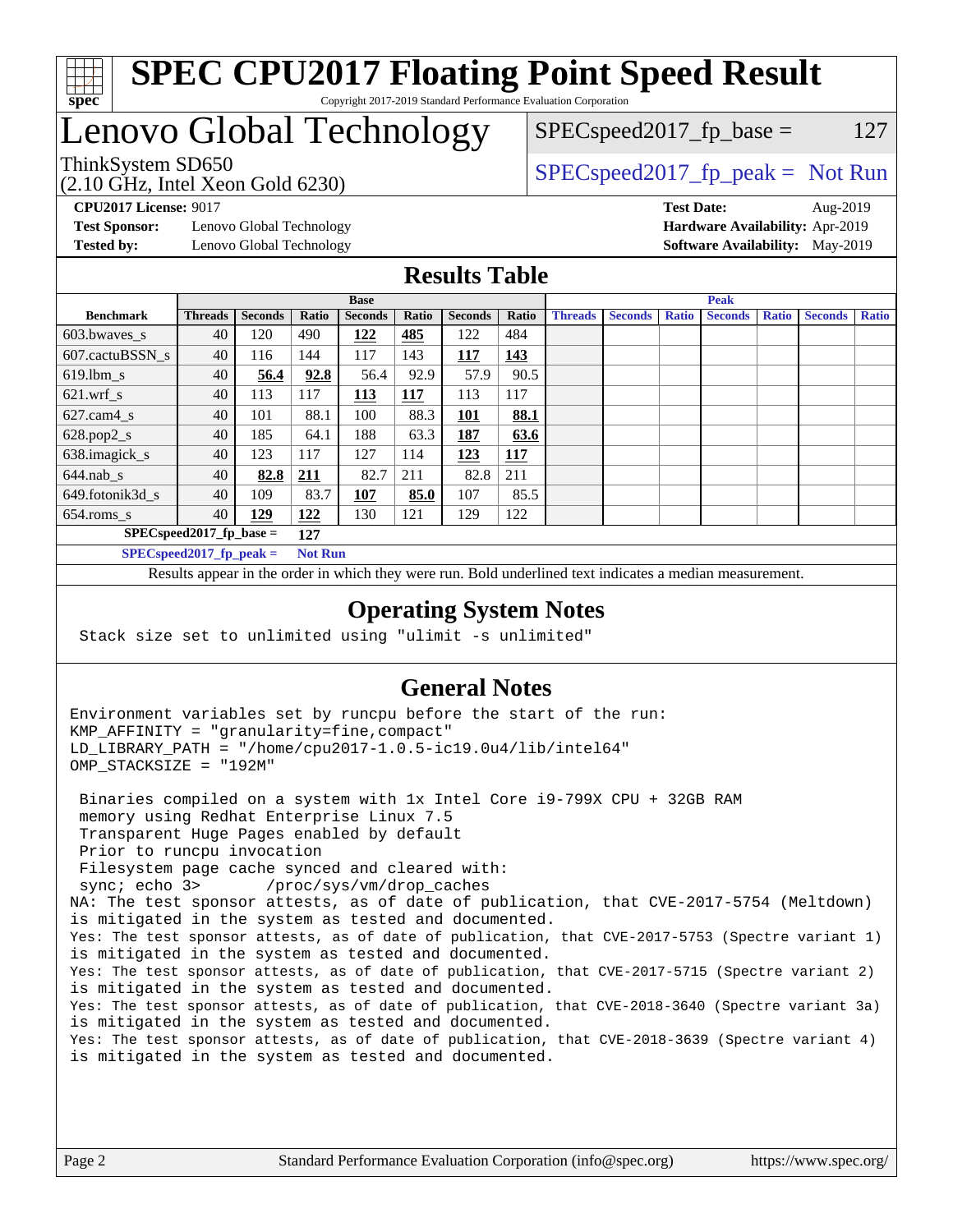| <b>SPEC CPU2017 Floating Point Speed Result</b><br>Copyright 2017-2019 Standard Performance Evaluation Corporation<br>$spec^*$ |                                                           |                                                                                    |  |                                        |                       |
|--------------------------------------------------------------------------------------------------------------------------------|-----------------------------------------------------------|------------------------------------------------------------------------------------|--|----------------------------------------|-----------------------|
|                                                                                                                                |                                                           | Lenovo Global Technology                                                           |  | $SPEC speed2017_fp\_base =$            | 127                   |
| ThinkSystem SD650                                                                                                              | $(2.10 \text{ GHz}, \text{Intel Xeon Gold } 6230)$        |                                                                                    |  | $SPEC speed2017rfp peak = Not Run$     |                       |
| <b>CPU2017 License: 9017</b>                                                                                                   |                                                           |                                                                                    |  | <b>Test Date:</b>                      | Aug-2019              |
| <b>Test Sponsor:</b>                                                                                                           | Lenovo Global Technology                                  |                                                                                    |  | Hardware Availability: Apr-2019        |                       |
| <b>Tested by:</b>                                                                                                              | Lenovo Global Technology                                  |                                                                                    |  | <b>Software Availability:</b> May-2019 |                       |
|                                                                                                                                |                                                           | <b>Platform Notes</b>                                                              |  |                                        |                       |
| BIOS configuration:                                                                                                            |                                                           |                                                                                    |  |                                        |                       |
|                                                                                                                                |                                                           | Choose Operating Mode set to Maximum Performance                                   |  |                                        |                       |
|                                                                                                                                | Choose Operating Mode set to Custom Mode                  |                                                                                    |  |                                        |                       |
|                                                                                                                                | C1 Enhanced Mode set to Enable                            |                                                                                    |  |                                        |                       |
|                                                                                                                                | MONITOR/MWAIT set to Enable                               |                                                                                    |  |                                        |                       |
|                                                                                                                                | Hyper-Threading set to Disable                            |                                                                                    |  |                                        |                       |
|                                                                                                                                | Adjacent Cache Prefetch set to Disable                    |                                                                                    |  |                                        |                       |
|                                                                                                                                |                                                           | Sysinfo program /home/cpu2017-1.0.5-ic19.0u4/bin/sysinfo                           |  |                                        |                       |
|                                                                                                                                |                                                           | Rev: r5974 of 2018-05-19 9bcde8f2999c33d61f64985e45859ea9                          |  |                                        |                       |
|                                                                                                                                |                                                           | running on localhost.localdomain Thu Aug 1 02:24:41 2019                           |  |                                        |                       |
|                                                                                                                                |                                                           |                                                                                    |  |                                        |                       |
|                                                                                                                                |                                                           | SUT (System Under Test) info as seen by some common utilities.                     |  |                                        |                       |
|                                                                                                                                | For more information on this section, see                 |                                                                                    |  |                                        |                       |
|                                                                                                                                |                                                           | https://www.spec.org/cpu2017/Docs/config.html#sysinfo                              |  |                                        |                       |
| From /proc/cpuinfo                                                                                                             |                                                           |                                                                                    |  |                                        |                       |
|                                                                                                                                |                                                           | model name: Intel(R) Xeon(R) Gold 6230 CPU @ 2.10GHz                               |  |                                        |                       |
| $\overline{2}$                                                                                                                 | "physical id"s (chips)                                    |                                                                                    |  |                                        |                       |
|                                                                                                                                | 40 "processors"                                           |                                                                                    |  |                                        |                       |
|                                                                                                                                |                                                           | cores, siblings (Caution: counting these is hw and system dependent. The following |  |                                        |                       |
|                                                                                                                                |                                                           | excerpts from /proc/cpuinfo might not be reliable. Use with caution.)              |  |                                        |                       |
|                                                                                                                                | cpu cores : 20                                            |                                                                                    |  |                                        |                       |
|                                                                                                                                | siblings : 20                                             |                                                                                    |  |                                        |                       |
|                                                                                                                                |                                                           | physical 0: cores 0 1 2 3 4 8 9 10 11 12 16 17 18 19 20 24 25 26 27 28             |  |                                        |                       |
|                                                                                                                                |                                                           | physical 1: cores 0 1 2 3 4 8 9 10 11 12 16 17 18 19 20 24 25 26 27 28             |  |                                        |                       |
|                                                                                                                                |                                                           |                                                                                    |  |                                        |                       |
| From lscpu:                                                                                                                    |                                                           |                                                                                    |  |                                        |                       |
|                                                                                                                                | Architecture:                                             | x86_64                                                                             |  |                                        |                       |
|                                                                                                                                | $CPU$ op-mode( $s$ ):                                     | $32$ -bit, $64$ -bit                                                               |  |                                        |                       |
|                                                                                                                                | Byte Order:                                               | Little Endian                                                                      |  |                                        |                       |
| CPU(s):                                                                                                                        |                                                           | 40                                                                                 |  |                                        |                       |
|                                                                                                                                | On-line $CPU(s)$ list:                                    | $0 - 39$                                                                           |  |                                        |                       |
|                                                                                                                                | Thread(s) per core:                                       | 1                                                                                  |  |                                        |                       |
|                                                                                                                                | Core(s) per socket:                                       | 20                                                                                 |  |                                        |                       |
| Socket(s):                                                                                                                     |                                                           | 2                                                                                  |  |                                        |                       |
| Vendor ID:                                                                                                                     | NUMA $node(s)$ :                                          | 2<br>GenuineIntel                                                                  |  |                                        |                       |
|                                                                                                                                |                                                           | 6                                                                                  |  |                                        |                       |
|                                                                                                                                | CPU family:<br>85<br>Model:                               |                                                                                    |  |                                        |                       |
|                                                                                                                                | Model name:<br>$Intel(R) Xeon(R) Gold 6230 CPU @ 2.10GHz$ |                                                                                    |  |                                        |                       |
|                                                                                                                                | Stepping:<br>6                                            |                                                                                    |  |                                        |                       |
| CPU MHz:                                                                                                                       |                                                           | 2100.000                                                                           |  |                                        |                       |
| BogoMIPS:                                                                                                                      |                                                           | 4200.00                                                                            |  |                                        |                       |
|                                                                                                                                | Virtualization:                                           | $VT - x$                                                                           |  |                                        |                       |
| L1d cache:                                                                                                                     |                                                           | 32K                                                                                |  |                                        |                       |
| Lli cache:                                                                                                                     |                                                           | 32K                                                                                |  |                                        |                       |
| $L2$ cache:                                                                                                                    |                                                           | 1024K                                                                              |  |                                        |                       |
| (Continued on next page)                                                                                                       |                                                           |                                                                                    |  |                                        |                       |
|                                                                                                                                |                                                           |                                                                                    |  |                                        |                       |
| Page 3                                                                                                                         |                                                           | Standard Performance Evaluation Corporation (info@spec.org)                        |  |                                        | https://www.spec.org/ |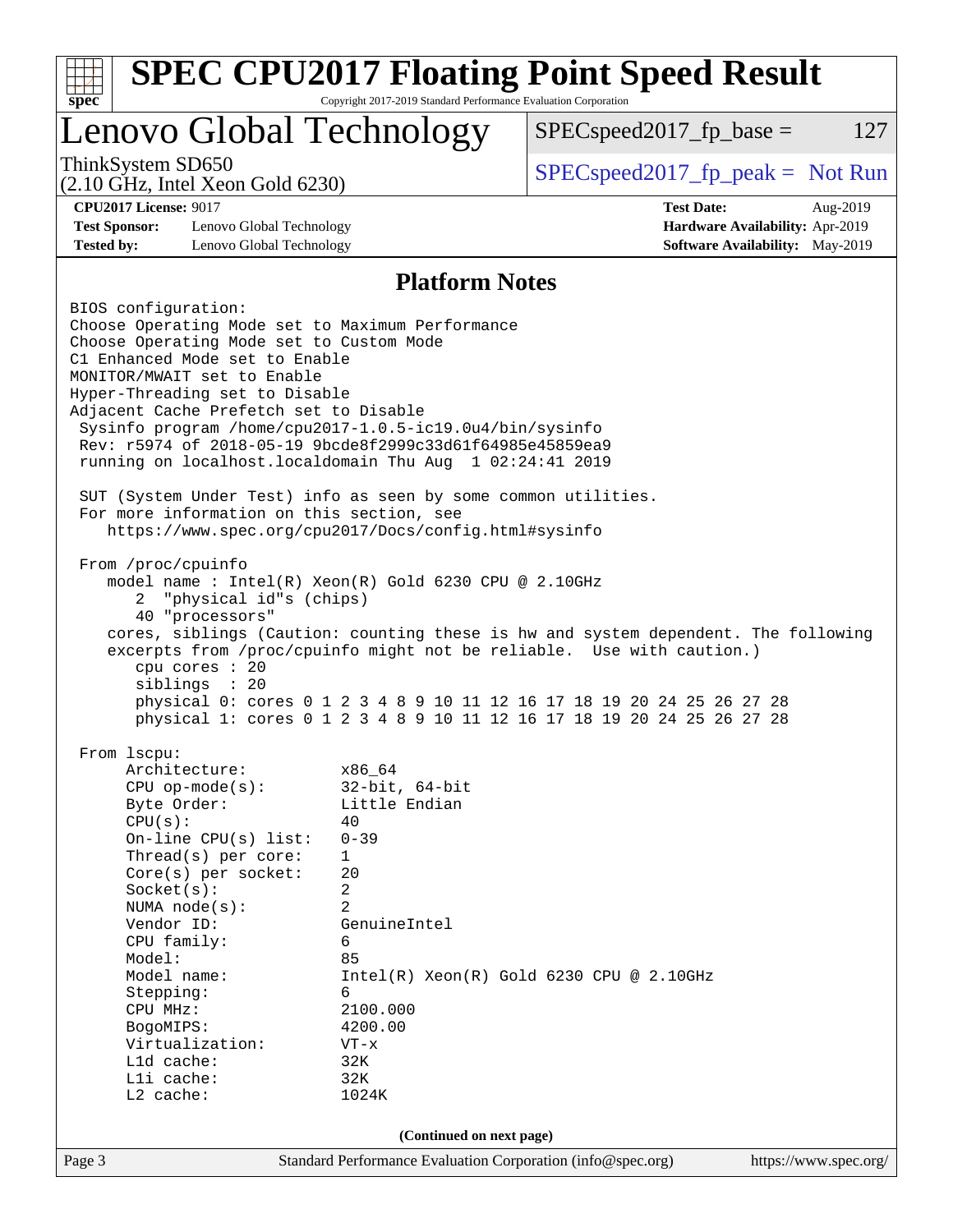| <b>SPEC CPU2017 Floating Point Speed Result</b><br>$spec*$<br>Copyright 2017-2019 Standard Performance Evaluation Corporation                                                                                                                                                                                                                                                                                                                                                                                                                                                                                                                                                                                                                                                                                                                                                                                                                                                                                                                                                                                                                                                                                                                                                                                                                                                                                                                                                                                                           |                                                               |
|-----------------------------------------------------------------------------------------------------------------------------------------------------------------------------------------------------------------------------------------------------------------------------------------------------------------------------------------------------------------------------------------------------------------------------------------------------------------------------------------------------------------------------------------------------------------------------------------------------------------------------------------------------------------------------------------------------------------------------------------------------------------------------------------------------------------------------------------------------------------------------------------------------------------------------------------------------------------------------------------------------------------------------------------------------------------------------------------------------------------------------------------------------------------------------------------------------------------------------------------------------------------------------------------------------------------------------------------------------------------------------------------------------------------------------------------------------------------------------------------------------------------------------------------|---------------------------------------------------------------|
| Lenovo Global Technology                                                                                                                                                                                                                                                                                                                                                                                                                                                                                                                                                                                                                                                                                                                                                                                                                                                                                                                                                                                                                                                                                                                                                                                                                                                                                                                                                                                                                                                                                                                | 127<br>$SPEC speed2017fr base =$                              |
| ThinkSystem SD650<br>$(2.10 \text{ GHz}, \text{Intel Xeon Gold } 6230)$                                                                                                                                                                                                                                                                                                                                                                                                                                                                                                                                                                                                                                                                                                                                                                                                                                                                                                                                                                                                                                                                                                                                                                                                                                                                                                                                                                                                                                                                 | $SPEC speed2017fr peak = Not Run$                             |
| <b>CPU2017 License: 9017</b>                                                                                                                                                                                                                                                                                                                                                                                                                                                                                                                                                                                                                                                                                                                                                                                                                                                                                                                                                                                                                                                                                                                                                                                                                                                                                                                                                                                                                                                                                                            | <b>Test Date:</b><br>Aug-2019                                 |
| <b>Test Sponsor:</b><br>Lenovo Global Technology                                                                                                                                                                                                                                                                                                                                                                                                                                                                                                                                                                                                                                                                                                                                                                                                                                                                                                                                                                                                                                                                                                                                                                                                                                                                                                                                                                                                                                                                                        | Hardware Availability: Apr-2019                               |
| <b>Tested by:</b><br>Lenovo Global Technology                                                                                                                                                                                                                                                                                                                                                                                                                                                                                                                                                                                                                                                                                                                                                                                                                                                                                                                                                                                                                                                                                                                                                                                                                                                                                                                                                                                                                                                                                           | Software Availability: May-2019                               |
| <b>Platform Notes (Continued)</b>                                                                                                                                                                                                                                                                                                                                                                                                                                                                                                                                                                                                                                                                                                                                                                                                                                                                                                                                                                                                                                                                                                                                                                                                                                                                                                                                                                                                                                                                                                       |                                                               |
| $L3$ cache:<br>28160K<br>$0 - 19$<br>NUMA $node0$ $CPU(s):$<br>NUMA nodel CPU(s):<br>$20 - 39$<br>Flagg:<br>pat pse36 clflush dts acpi mmx fxsr sse sse2 ss ht tm pbe syscall nx pdpelgb rdtscp<br>lm constant_tsc art arch_perfmon pebs bts rep_good nopl xtopology nonstop_tsc<br>aperfmperf eagerfpu pni pclmulqdq dtes64 monitor ds_cpl vmx smx est tm2 ssse3 sdbg<br>fma cx16 xtpr pdcm pcid dca sse4_1 sse4_2 x2apic movbe popcnt tsc_deadline_timer aes<br>xsave avx f16c rdrand lahf_lm abm 3dnowprefetch epb cat_13 cdp_13 intel_ppin<br>intel_pt ssbd mba ibrs ibpb stibp ibrs_enhanced tpr_shadow vnmi flexpriority ept<br>vpid fsgsbase tsc_adjust bmil hle avx2 smep bmi2 erms invpcid rtm cqm mpx rdt_a<br>avx512f avx512dq rdseed adx smap clflushopt clwb avx512cd avx512bw avx512vl xsaveopt<br>xsavec xgetbv1 cqm_llc cqm_occup_llc cqm_mbm_total cqm_mbm_local dtherm ida arat pln<br>pts pku ospke avx512_vnni spec_ctrl intel_stibp flush_lld arch_capabilities<br>/proc/cpuinfo cache data<br>cache size : 28160 KB<br>From numactl --hardware WARNING: a numactl 'node' might or might not correspond to a<br>physical chip.<br>$available: 2 nodes (0-1)$<br>node 0 cpus: 0 1 2 3 4 5 6 7 8 9 10 11 12 13 14 15 16 17 18 19<br>node 0 size: 196280 MB<br>node 0 free: 191529 MB<br>node 1 cpus: 20 21 22 23 24 25 26 27 28 29 30 31 32 33 34 35 36 37 38 39<br>node 1 size: 196608 MB<br>node 1 free: 191919 MB<br>node distances:<br>node<br>0<br>1<br>0 :<br>10<br>21<br>1:<br>21<br>10<br>From /proc/meminfo | fpu vme de pse tsc msr pae mce cx8 apic sep mtrr pge mca cmov |
| MemTotal:<br>395878896 kB<br>HugePages_Total:<br>0                                                                                                                                                                                                                                                                                                                                                                                                                                                                                                                                                                                                                                                                                                                                                                                                                                                                                                                                                                                                                                                                                                                                                                                                                                                                                                                                                                                                                                                                                      |                                                               |
| Hugepagesize:<br>2048 kB                                                                                                                                                                                                                                                                                                                                                                                                                                                                                                                                                                                                                                                                                                                                                                                                                                                                                                                                                                                                                                                                                                                                                                                                                                                                                                                                                                                                                                                                                                                |                                                               |
| From /etc/*release* /etc/*version*<br>os-release:<br>NAME="Red Hat Enterprise Linux Server"<br>VERSION="7.6 (Maipo)"<br>ID="rhel"<br>ID_LIKE="fedora"<br>VARIANT="Server"<br>VARIANT_ID="server"<br>VERSION_ID="7.6"<br>PRETTY_NAME="Red Hat Enterprise Linux Server 7.6 (Maipo)"                                                                                                                                                                                                                                                                                                                                                                                                                                                                                                                                                                                                                                                                                                                                                                                                                                                                                                                                                                                                                                                                                                                                                                                                                                                       |                                                               |
| (Continued on next page)                                                                                                                                                                                                                                                                                                                                                                                                                                                                                                                                                                                                                                                                                                                                                                                                                                                                                                                                                                                                                                                                                                                                                                                                                                                                                                                                                                                                                                                                                                                |                                                               |
| Page 4<br>Standard Performance Evaluation Corporation (info@spec.org)                                                                                                                                                                                                                                                                                                                                                                                                                                                                                                                                                                                                                                                                                                                                                                                                                                                                                                                                                                                                                                                                                                                                                                                                                                                                                                                                                                                                                                                                   | https://www.spec.org/                                         |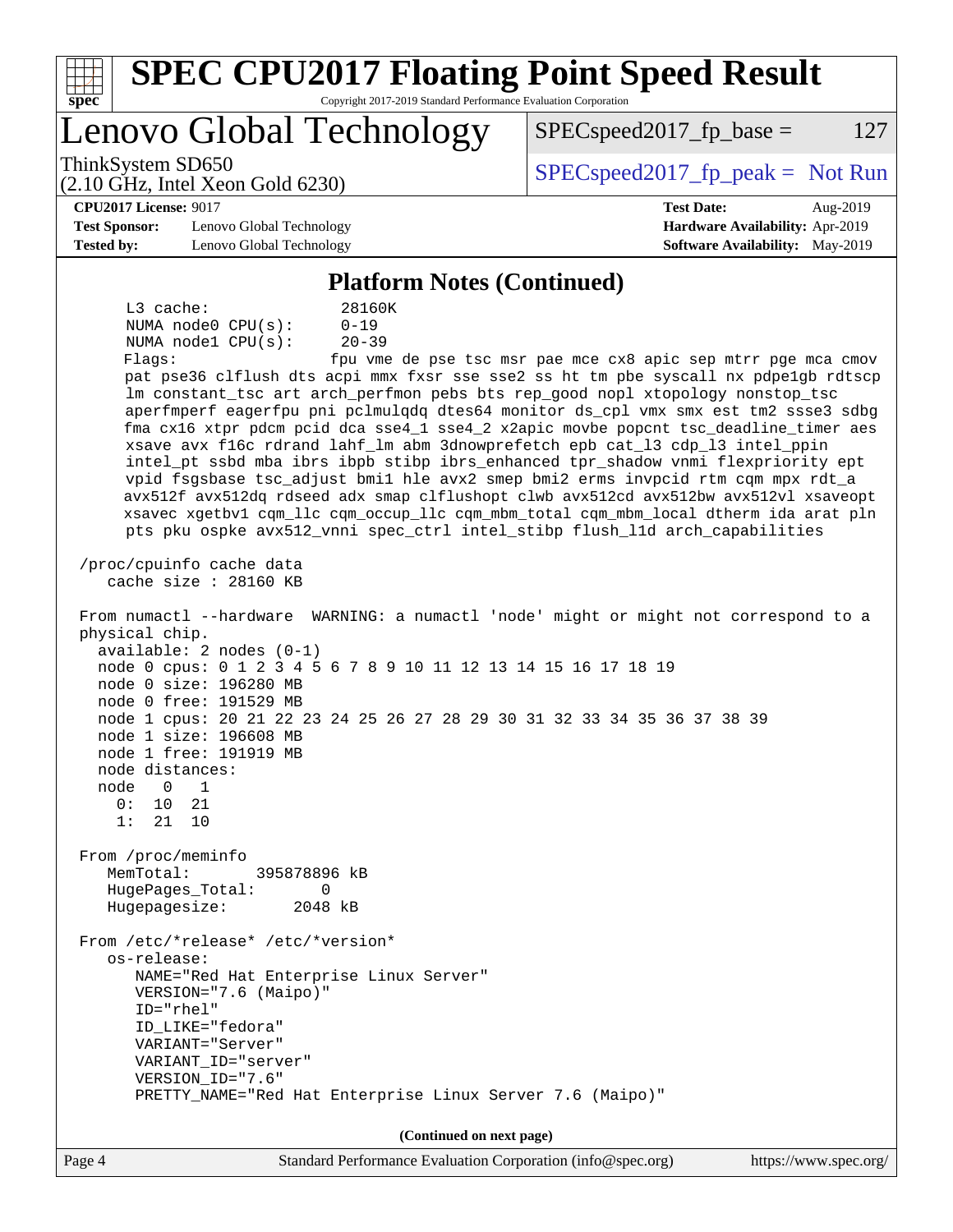

Version 19.0.4.227 Build 20190416

**(Continued on next page)**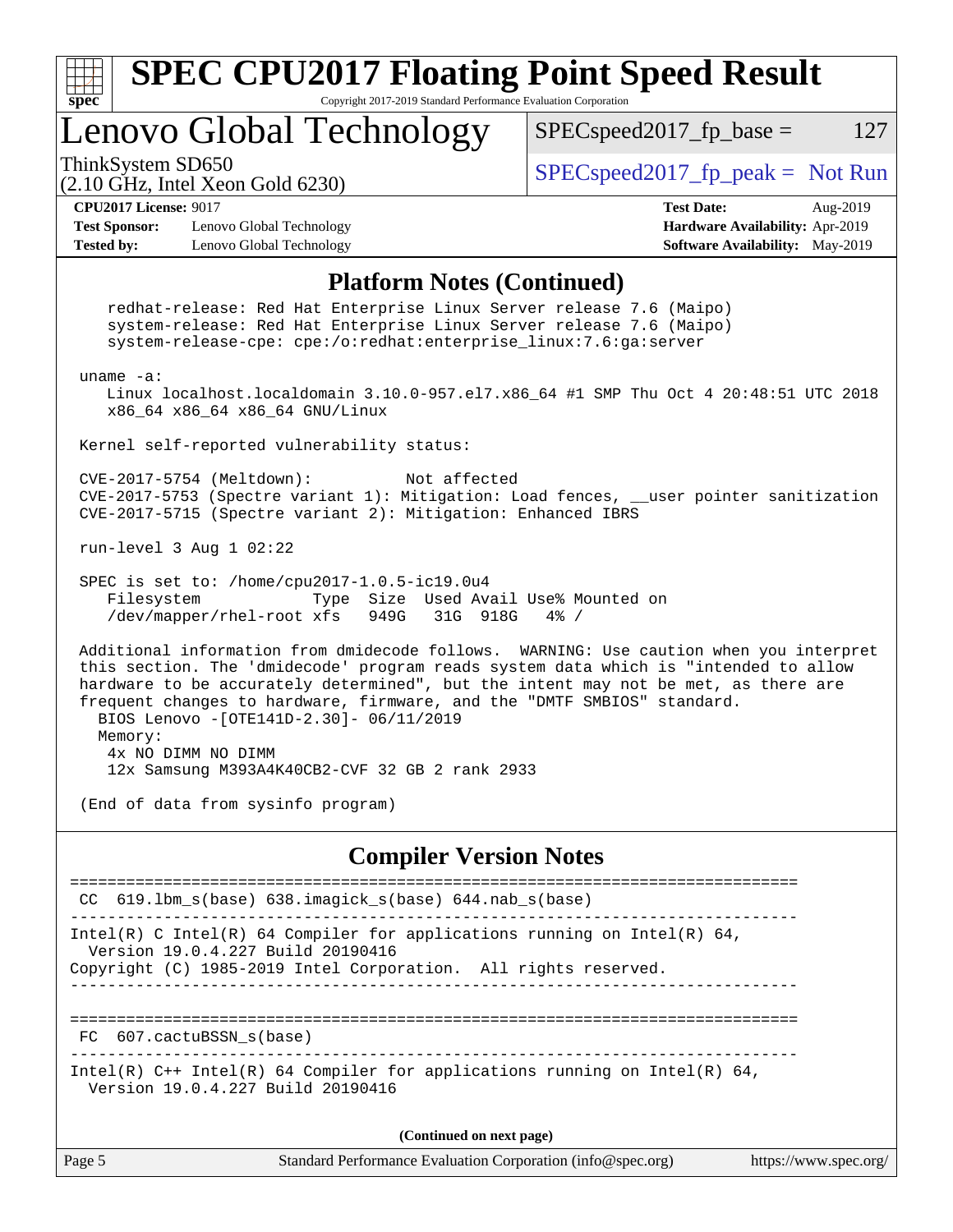

# **[SPEC CPU2017 Floating Point Speed Result](http://www.spec.org/auto/cpu2017/Docs/result-fields.html#SPECCPU2017FloatingPointSpeedResult)**

Copyright 2017-2019 Standard Performance Evaluation Corporation

# Lenovo Global Technology

ThinkSystem SD650  $SPEC speed2017_f$   $p\_peak = Not Run$ 

 $SPEC speed2017_fp\_base = 127$ 

| $-$ --------- $J \sim$ $      -$ |                                                    |  |
|----------------------------------|----------------------------------------------------|--|
|                                  | $(2.10 \text{ GHz}, \text{Intel Xeon Gold } 6230)$ |  |

**[CPU2017 License:](http://www.spec.org/auto/cpu2017/Docs/result-fields.html#CPU2017License)** 9017 **[Test Date:](http://www.spec.org/auto/cpu2017/Docs/result-fields.html#TestDate)** Aug-2019 **[Test Sponsor:](http://www.spec.org/auto/cpu2017/Docs/result-fields.html#TestSponsor)** Lenovo Global Technology **[Hardware Availability:](http://www.spec.org/auto/cpu2017/Docs/result-fields.html#HardwareAvailability)** Apr-2019 **[Tested by:](http://www.spec.org/auto/cpu2017/Docs/result-fields.html#Testedby)** Lenovo Global Technology **[Software Availability:](http://www.spec.org/auto/cpu2017/Docs/result-fields.html#SoftwareAvailability)** May-2019

### **[Compiler Version Notes \(Continued\)](http://www.spec.org/auto/cpu2017/Docs/result-fields.html#CompilerVersionNotes)**

| Copyright (C) 1985-2019 Intel Corporation. All rights reserved.<br>Intel(R) C Intel(R) 64 Compiler for applications running on Intel(R) 64,<br>Version 19.0.4.227 Build 20190416                                                                                                                                                                                           |  |  |  |  |
|----------------------------------------------------------------------------------------------------------------------------------------------------------------------------------------------------------------------------------------------------------------------------------------------------------------------------------------------------------------------------|--|--|--|--|
| Copyright (C) 1985-2019 Intel Corporation. All rights reserved.<br>Intel(R) Fortran Intel(R) 64 Compiler for applications running on Intel(R)<br>64, Version 19.0.4.227 Build 20190416                                                                                                                                                                                     |  |  |  |  |
| Copyright (C) 1985-2019 Intel Corporation. All rights reserved.                                                                                                                                                                                                                                                                                                            |  |  |  |  |
| =================================<br>FC $603.bwaves$ s(base) $649.fotonik3d$ s(base) $654.roms$ s(base)                                                                                                                                                                                                                                                                    |  |  |  |  |
| Intel(R) Fortran Intel(R) 64 Compiler for applications running on Intel(R)<br>64, Version 19.0.4.227 Build 20190416<br>Copyright (C) 1985-2019 Intel Corporation. All rights reserved.                                                                                                                                                                                     |  |  |  |  |
| CC $621.$ wrf $s(base)$ $627.$ cam4 $s(base)$ $628.$ pop2 $s(base)$                                                                                                                                                                                                                                                                                                        |  |  |  |  |
| Intel(R) Fortran Intel(R) 64 Compiler for applications running on Intel(R)<br>64, Version 19.0.4.227 Build 20190416<br>Copyright (C) 1985-2019 Intel Corporation. All rights reserved.<br>Intel(R) C Intel(R) 64 Compiler for applications running on Intel(R) 64,<br>Version 19.0.4.227 Build 20190416<br>Copyright (C) 1985-2019 Intel Corporation. All rights reserved. |  |  |  |  |

### **[Base Compiler Invocation](http://www.spec.org/auto/cpu2017/Docs/result-fields.html#BaseCompilerInvocation)**

[C benchmarks](http://www.spec.org/auto/cpu2017/Docs/result-fields.html#Cbenchmarks): [icc -m64 -std=c11](http://www.spec.org/cpu2017/results/res2019q3/cpu2017-20190805-16623.flags.html#user_CCbase_intel_icc_64bit_c11_33ee0cdaae7deeeab2a9725423ba97205ce30f63b9926c2519791662299b76a0318f32ddfffdc46587804de3178b4f9328c46fa7c2b0cd779d7a61945c91cd35)

[Fortran benchmarks](http://www.spec.org/auto/cpu2017/Docs/result-fields.html#Fortranbenchmarks): [ifort -m64](http://www.spec.org/cpu2017/results/res2019q3/cpu2017-20190805-16623.flags.html#user_FCbase_intel_ifort_64bit_24f2bb282fbaeffd6157abe4f878425411749daecae9a33200eee2bee2fe76f3b89351d69a8130dd5949958ce389cf37ff59a95e7a40d588e8d3a57e0c3fd751)

[Benchmarks using both Fortran and C](http://www.spec.org/auto/cpu2017/Docs/result-fields.html#BenchmarksusingbothFortranandC): [ifort -m64](http://www.spec.org/cpu2017/results/res2019q3/cpu2017-20190805-16623.flags.html#user_CC_FCbase_intel_ifort_64bit_24f2bb282fbaeffd6157abe4f878425411749daecae9a33200eee2bee2fe76f3b89351d69a8130dd5949958ce389cf37ff59a95e7a40d588e8d3a57e0c3fd751) [icc -m64 -std=c11](http://www.spec.org/cpu2017/results/res2019q3/cpu2017-20190805-16623.flags.html#user_CC_FCbase_intel_icc_64bit_c11_33ee0cdaae7deeeab2a9725423ba97205ce30f63b9926c2519791662299b76a0318f32ddfffdc46587804de3178b4f9328c46fa7c2b0cd779d7a61945c91cd35)

[Benchmarks using Fortran, C, and C++:](http://www.spec.org/auto/cpu2017/Docs/result-fields.html#BenchmarksusingFortranCandCXX) [icpc -m64](http://www.spec.org/cpu2017/results/res2019q3/cpu2017-20190805-16623.flags.html#user_CC_CXX_FCbase_intel_icpc_64bit_4ecb2543ae3f1412ef961e0650ca070fec7b7afdcd6ed48761b84423119d1bf6bdf5cad15b44d48e7256388bc77273b966e5eb805aefd121eb22e9299b2ec9d9) [icc -m64 -std=c11](http://www.spec.org/cpu2017/results/res2019q3/cpu2017-20190805-16623.flags.html#user_CC_CXX_FCbase_intel_icc_64bit_c11_33ee0cdaae7deeeab2a9725423ba97205ce30f63b9926c2519791662299b76a0318f32ddfffdc46587804de3178b4f9328c46fa7c2b0cd779d7a61945c91cd35) [ifort -m64](http://www.spec.org/cpu2017/results/res2019q3/cpu2017-20190805-16623.flags.html#user_CC_CXX_FCbase_intel_ifort_64bit_24f2bb282fbaeffd6157abe4f878425411749daecae9a33200eee2bee2fe76f3b89351d69a8130dd5949958ce389cf37ff59a95e7a40d588e8d3a57e0c3fd751)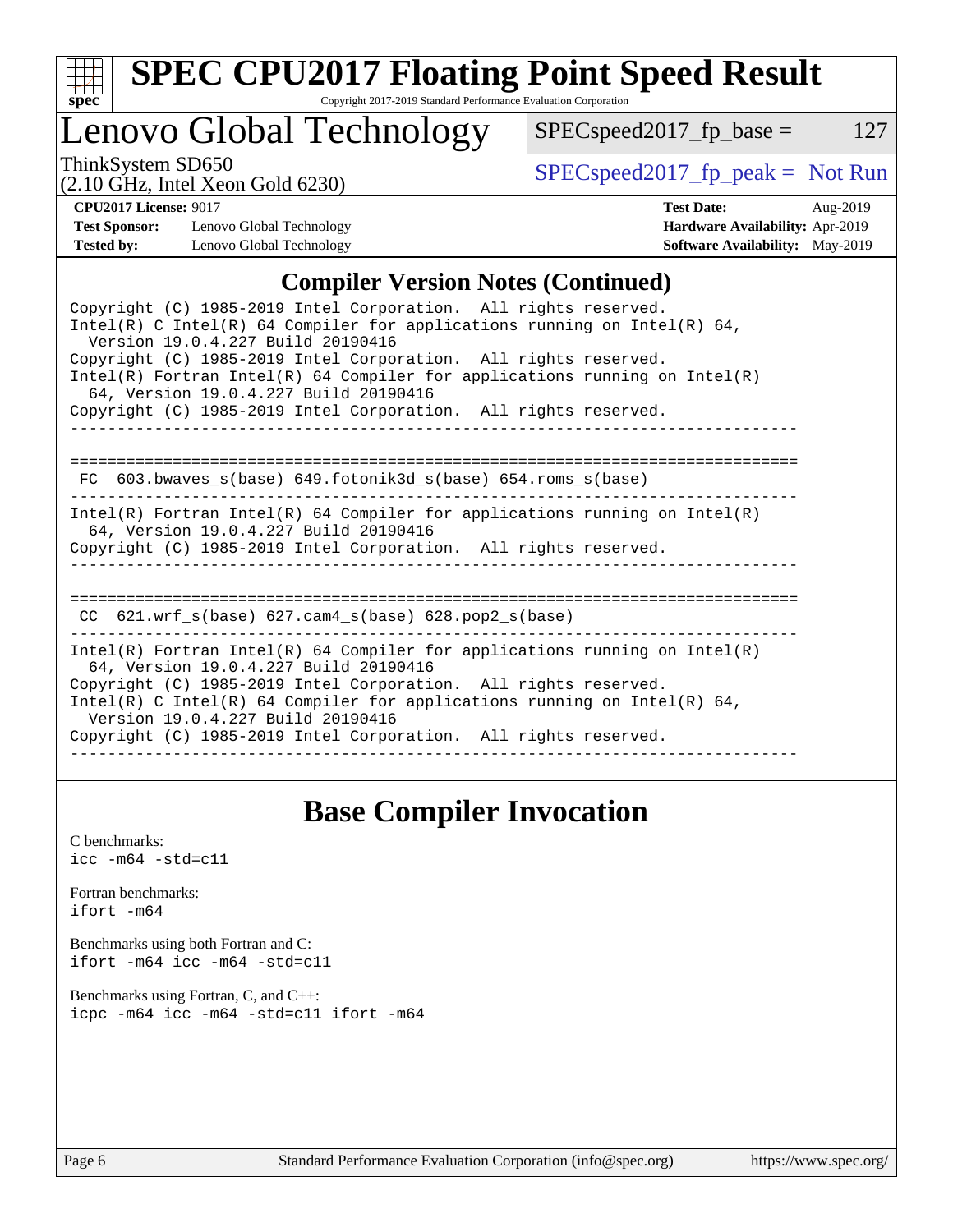

### **[SPEC CPU2017 Floating Point Speed Result](http://www.spec.org/auto/cpu2017/Docs/result-fields.html#SPECCPU2017FloatingPointSpeedResult)** Copyright 2017-2019 Standard Performance Evaluation Corporation

# Lenovo Global Technology

 $SPEC speed2017_fp\_base = 127$ 

(2.10 GHz, Intel Xeon Gold 6230)

ThinkSystem SD650  $SPEC speed2017$  [p\_peak = Not Run

**[Test Sponsor:](http://www.spec.org/auto/cpu2017/Docs/result-fields.html#TestSponsor)** Lenovo Global Technology **[Hardware Availability:](http://www.spec.org/auto/cpu2017/Docs/result-fields.html#HardwareAvailability)** Apr-2019 **[Tested by:](http://www.spec.org/auto/cpu2017/Docs/result-fields.html#Testedby)** Lenovo Global Technology **[Software Availability:](http://www.spec.org/auto/cpu2017/Docs/result-fields.html#SoftwareAvailability)** May-2019

**[CPU2017 License:](http://www.spec.org/auto/cpu2017/Docs/result-fields.html#CPU2017License)** 9017 **[Test Date:](http://www.spec.org/auto/cpu2017/Docs/result-fields.html#TestDate)** Aug-2019

## **[Base Portability Flags](http://www.spec.org/auto/cpu2017/Docs/result-fields.html#BasePortabilityFlags)**

 603.bwaves\_s: [-DSPEC\\_LP64](http://www.spec.org/cpu2017/results/res2019q3/cpu2017-20190805-16623.flags.html#suite_basePORTABILITY603_bwaves_s_DSPEC_LP64) 607.cactuBSSN\_s: [-DSPEC\\_LP64](http://www.spec.org/cpu2017/results/res2019q3/cpu2017-20190805-16623.flags.html#suite_basePORTABILITY607_cactuBSSN_s_DSPEC_LP64) 619.lbm\_s: [-DSPEC\\_LP64](http://www.spec.org/cpu2017/results/res2019q3/cpu2017-20190805-16623.flags.html#suite_basePORTABILITY619_lbm_s_DSPEC_LP64) 621.wrf\_s: [-DSPEC\\_LP64](http://www.spec.org/cpu2017/results/res2019q3/cpu2017-20190805-16623.flags.html#suite_basePORTABILITY621_wrf_s_DSPEC_LP64) [-DSPEC\\_CASE\\_FLAG](http://www.spec.org/cpu2017/results/res2019q3/cpu2017-20190805-16623.flags.html#b621.wrf_s_baseCPORTABILITY_DSPEC_CASE_FLAG) [-convert big\\_endian](http://www.spec.org/cpu2017/results/res2019q3/cpu2017-20190805-16623.flags.html#user_baseFPORTABILITY621_wrf_s_convert_big_endian_c3194028bc08c63ac5d04de18c48ce6d347e4e562e8892b8bdbdc0214820426deb8554edfa529a3fb25a586e65a3d812c835984020483e7e73212c4d31a38223) 627.cam4\_s: [-DSPEC\\_LP64](http://www.spec.org/cpu2017/results/res2019q3/cpu2017-20190805-16623.flags.html#suite_basePORTABILITY627_cam4_s_DSPEC_LP64) [-DSPEC\\_CASE\\_FLAG](http://www.spec.org/cpu2017/results/res2019q3/cpu2017-20190805-16623.flags.html#b627.cam4_s_baseCPORTABILITY_DSPEC_CASE_FLAG) 628.pop2\_s: [-DSPEC\\_LP64](http://www.spec.org/cpu2017/results/res2019q3/cpu2017-20190805-16623.flags.html#suite_basePORTABILITY628_pop2_s_DSPEC_LP64) [-DSPEC\\_CASE\\_FLAG](http://www.spec.org/cpu2017/results/res2019q3/cpu2017-20190805-16623.flags.html#b628.pop2_s_baseCPORTABILITY_DSPEC_CASE_FLAG) [-convert big\\_endian](http://www.spec.org/cpu2017/results/res2019q3/cpu2017-20190805-16623.flags.html#user_baseFPORTABILITY628_pop2_s_convert_big_endian_c3194028bc08c63ac5d04de18c48ce6d347e4e562e8892b8bdbdc0214820426deb8554edfa529a3fb25a586e65a3d812c835984020483e7e73212c4d31a38223) [-assume byterecl](http://www.spec.org/cpu2017/results/res2019q3/cpu2017-20190805-16623.flags.html#user_baseFPORTABILITY628_pop2_s_assume_byterecl_7e47d18b9513cf18525430bbf0f2177aa9bf368bc7a059c09b2c06a34b53bd3447c950d3f8d6c70e3faf3a05c8557d66a5798b567902e8849adc142926523472) 638.imagick\_s: [-DSPEC\\_LP64](http://www.spec.org/cpu2017/results/res2019q3/cpu2017-20190805-16623.flags.html#suite_basePORTABILITY638_imagick_s_DSPEC_LP64) 644.nab\_s: [-DSPEC\\_LP64](http://www.spec.org/cpu2017/results/res2019q3/cpu2017-20190805-16623.flags.html#suite_basePORTABILITY644_nab_s_DSPEC_LP64) 649.fotonik3d\_s: [-DSPEC\\_LP64](http://www.spec.org/cpu2017/results/res2019q3/cpu2017-20190805-16623.flags.html#suite_basePORTABILITY649_fotonik3d_s_DSPEC_LP64) 654.roms\_s: [-DSPEC\\_LP64](http://www.spec.org/cpu2017/results/res2019q3/cpu2017-20190805-16623.flags.html#suite_basePORTABILITY654_roms_s_DSPEC_LP64)

# **[Base Optimization Flags](http://www.spec.org/auto/cpu2017/Docs/result-fields.html#BaseOptimizationFlags)**

[C benchmarks](http://www.spec.org/auto/cpu2017/Docs/result-fields.html#Cbenchmarks):

[-xCORE-AVX512](http://www.spec.org/cpu2017/results/res2019q3/cpu2017-20190805-16623.flags.html#user_CCbase_f-xCORE-AVX512) [-ipo](http://www.spec.org/cpu2017/results/res2019q3/cpu2017-20190805-16623.flags.html#user_CCbase_f-ipo) [-O3](http://www.spec.org/cpu2017/results/res2019q3/cpu2017-20190805-16623.flags.html#user_CCbase_f-O3) [-no-prec-div](http://www.spec.org/cpu2017/results/res2019q3/cpu2017-20190805-16623.flags.html#user_CCbase_f-no-prec-div) [-qopt-prefetch](http://www.spec.org/cpu2017/results/res2019q3/cpu2017-20190805-16623.flags.html#user_CCbase_f-qopt-prefetch) [-ffinite-math-only](http://www.spec.org/cpu2017/results/res2019q3/cpu2017-20190805-16623.flags.html#user_CCbase_f_finite_math_only_cb91587bd2077682c4b38af759c288ed7c732db004271a9512da14a4f8007909a5f1427ecbf1a0fb78ff2a814402c6114ac565ca162485bbcae155b5e4258871) [-qopt-mem-layout-trans=4](http://www.spec.org/cpu2017/results/res2019q3/cpu2017-20190805-16623.flags.html#user_CCbase_f-qopt-mem-layout-trans_fa39e755916c150a61361b7846f310bcdf6f04e385ef281cadf3647acec3f0ae266d1a1d22d972a7087a248fd4e6ca390a3634700869573d231a252c784941a8) [-qopenmp](http://www.spec.org/cpu2017/results/res2019q3/cpu2017-20190805-16623.flags.html#user_CCbase_qopenmp_16be0c44f24f464004c6784a7acb94aca937f053568ce72f94b139a11c7c168634a55f6653758ddd83bcf7b8463e8028bb0b48b77bcddc6b78d5d95bb1df2967) [-DSPEC\\_OPENMP](http://www.spec.org/cpu2017/results/res2019q3/cpu2017-20190805-16623.flags.html#suite_CCbase_DSPEC_OPENMP)

[Fortran benchmarks](http://www.spec.org/auto/cpu2017/Docs/result-fields.html#Fortranbenchmarks):

[-DSPEC\\_OPENMP](http://www.spec.org/cpu2017/results/res2019q3/cpu2017-20190805-16623.flags.html#suite_FCbase_DSPEC_OPENMP) [-xCORE-AVX512](http://www.spec.org/cpu2017/results/res2019q3/cpu2017-20190805-16623.flags.html#user_FCbase_f-xCORE-AVX512) [-ipo](http://www.spec.org/cpu2017/results/res2019q3/cpu2017-20190805-16623.flags.html#user_FCbase_f-ipo) [-O3](http://www.spec.org/cpu2017/results/res2019q3/cpu2017-20190805-16623.flags.html#user_FCbase_f-O3) [-no-prec-div](http://www.spec.org/cpu2017/results/res2019q3/cpu2017-20190805-16623.flags.html#user_FCbase_f-no-prec-div) [-qopt-prefetch](http://www.spec.org/cpu2017/results/res2019q3/cpu2017-20190805-16623.flags.html#user_FCbase_f-qopt-prefetch) [-ffinite-math-only](http://www.spec.org/cpu2017/results/res2019q3/cpu2017-20190805-16623.flags.html#user_FCbase_f_finite_math_only_cb91587bd2077682c4b38af759c288ed7c732db004271a9512da14a4f8007909a5f1427ecbf1a0fb78ff2a814402c6114ac565ca162485bbcae155b5e4258871) [-qopt-mem-layout-trans=4](http://www.spec.org/cpu2017/results/res2019q3/cpu2017-20190805-16623.flags.html#user_FCbase_f-qopt-mem-layout-trans_fa39e755916c150a61361b7846f310bcdf6f04e385ef281cadf3647acec3f0ae266d1a1d22d972a7087a248fd4e6ca390a3634700869573d231a252c784941a8) [-qopenmp](http://www.spec.org/cpu2017/results/res2019q3/cpu2017-20190805-16623.flags.html#user_FCbase_qopenmp_16be0c44f24f464004c6784a7acb94aca937f053568ce72f94b139a11c7c168634a55f6653758ddd83bcf7b8463e8028bb0b48b77bcddc6b78d5d95bb1df2967) [-nostandard-realloc-lhs](http://www.spec.org/cpu2017/results/res2019q3/cpu2017-20190805-16623.flags.html#user_FCbase_f_2003_std_realloc_82b4557e90729c0f113870c07e44d33d6f5a304b4f63d4c15d2d0f1fab99f5daaed73bdb9275d9ae411527f28b936061aa8b9c8f2d63842963b95c9dd6426b8a)

[Benchmarks using both Fortran and C](http://www.spec.org/auto/cpu2017/Docs/result-fields.html#BenchmarksusingbothFortranandC):

[-xCORE-AVX512](http://www.spec.org/cpu2017/results/res2019q3/cpu2017-20190805-16623.flags.html#user_CC_FCbase_f-xCORE-AVX512) [-ipo](http://www.spec.org/cpu2017/results/res2019q3/cpu2017-20190805-16623.flags.html#user_CC_FCbase_f-ipo) [-O3](http://www.spec.org/cpu2017/results/res2019q3/cpu2017-20190805-16623.flags.html#user_CC_FCbase_f-O3) [-no-prec-div](http://www.spec.org/cpu2017/results/res2019q3/cpu2017-20190805-16623.flags.html#user_CC_FCbase_f-no-prec-div) [-qopt-prefetch](http://www.spec.org/cpu2017/results/res2019q3/cpu2017-20190805-16623.flags.html#user_CC_FCbase_f-qopt-prefetch) [-ffinite-math-only](http://www.spec.org/cpu2017/results/res2019q3/cpu2017-20190805-16623.flags.html#user_CC_FCbase_f_finite_math_only_cb91587bd2077682c4b38af759c288ed7c732db004271a9512da14a4f8007909a5f1427ecbf1a0fb78ff2a814402c6114ac565ca162485bbcae155b5e4258871) [-qopt-mem-layout-trans=4](http://www.spec.org/cpu2017/results/res2019q3/cpu2017-20190805-16623.flags.html#user_CC_FCbase_f-qopt-mem-layout-trans_fa39e755916c150a61361b7846f310bcdf6f04e385ef281cadf3647acec3f0ae266d1a1d22d972a7087a248fd4e6ca390a3634700869573d231a252c784941a8) [-qopenmp](http://www.spec.org/cpu2017/results/res2019q3/cpu2017-20190805-16623.flags.html#user_CC_FCbase_qopenmp_16be0c44f24f464004c6784a7acb94aca937f053568ce72f94b139a11c7c168634a55f6653758ddd83bcf7b8463e8028bb0b48b77bcddc6b78d5d95bb1df2967) [-DSPEC\\_OPENMP](http://www.spec.org/cpu2017/results/res2019q3/cpu2017-20190805-16623.flags.html#suite_CC_FCbase_DSPEC_OPENMP) [-nostandard-realloc-lhs](http://www.spec.org/cpu2017/results/res2019q3/cpu2017-20190805-16623.flags.html#user_CC_FCbase_f_2003_std_realloc_82b4557e90729c0f113870c07e44d33d6f5a304b4f63d4c15d2d0f1fab99f5daaed73bdb9275d9ae411527f28b936061aa8b9c8f2d63842963b95c9dd6426b8a)

[Benchmarks using Fortran, C, and C++:](http://www.spec.org/auto/cpu2017/Docs/result-fields.html#BenchmarksusingFortranCandCXX)

[-xCORE-AVX512](http://www.spec.org/cpu2017/results/res2019q3/cpu2017-20190805-16623.flags.html#user_CC_CXX_FCbase_f-xCORE-AVX512) [-ipo](http://www.spec.org/cpu2017/results/res2019q3/cpu2017-20190805-16623.flags.html#user_CC_CXX_FCbase_f-ipo) [-O3](http://www.spec.org/cpu2017/results/res2019q3/cpu2017-20190805-16623.flags.html#user_CC_CXX_FCbase_f-O3) [-no-prec-div](http://www.spec.org/cpu2017/results/res2019q3/cpu2017-20190805-16623.flags.html#user_CC_CXX_FCbase_f-no-prec-div) [-qopt-prefetch](http://www.spec.org/cpu2017/results/res2019q3/cpu2017-20190805-16623.flags.html#user_CC_CXX_FCbase_f-qopt-prefetch) [-ffinite-math-only](http://www.spec.org/cpu2017/results/res2019q3/cpu2017-20190805-16623.flags.html#user_CC_CXX_FCbase_f_finite_math_only_cb91587bd2077682c4b38af759c288ed7c732db004271a9512da14a4f8007909a5f1427ecbf1a0fb78ff2a814402c6114ac565ca162485bbcae155b5e4258871) [-qopt-mem-layout-trans=4](http://www.spec.org/cpu2017/results/res2019q3/cpu2017-20190805-16623.flags.html#user_CC_CXX_FCbase_f-qopt-mem-layout-trans_fa39e755916c150a61361b7846f310bcdf6f04e385ef281cadf3647acec3f0ae266d1a1d22d972a7087a248fd4e6ca390a3634700869573d231a252c784941a8) [-qopenmp](http://www.spec.org/cpu2017/results/res2019q3/cpu2017-20190805-16623.flags.html#user_CC_CXX_FCbase_qopenmp_16be0c44f24f464004c6784a7acb94aca937f053568ce72f94b139a11c7c168634a55f6653758ddd83bcf7b8463e8028bb0b48b77bcddc6b78d5d95bb1df2967) [-DSPEC\\_OPENMP](http://www.spec.org/cpu2017/results/res2019q3/cpu2017-20190805-16623.flags.html#suite_CC_CXX_FCbase_DSPEC_OPENMP) [-nostandard-realloc-lhs](http://www.spec.org/cpu2017/results/res2019q3/cpu2017-20190805-16623.flags.html#user_CC_CXX_FCbase_f_2003_std_realloc_82b4557e90729c0f113870c07e44d33d6f5a304b4f63d4c15d2d0f1fab99f5daaed73bdb9275d9ae411527f28b936061aa8b9c8f2d63842963b95c9dd6426b8a)

The flags files that were used to format this result can be browsed at

<http://www.spec.org/cpu2017/flags/Intel-ic18.0-official-linux64.2019-04-02.html> <http://www.spec.org/cpu2017/flags/Lenovo-Platform-SPECcpu2017-Flags-V1.2-CLX-D.html>

You can also download the XML flags sources by saving the following links: <http://www.spec.org/cpu2017/flags/Intel-ic18.0-official-linux64.2019-04-02.xml> <http://www.spec.org/cpu2017/flags/Lenovo-Platform-SPECcpu2017-Flags-V1.2-CLX-D.xml>